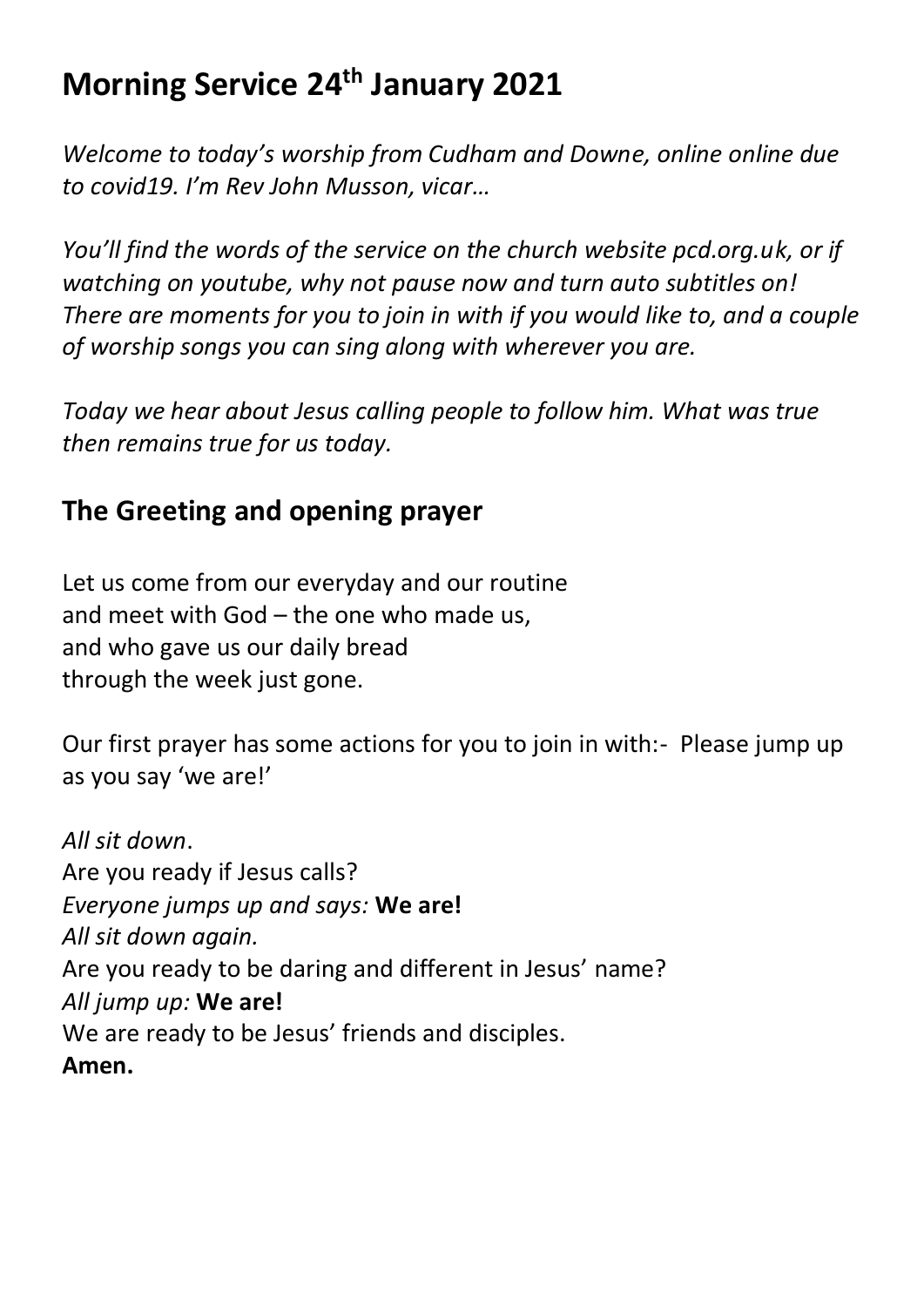Father God, we thank you for the amazing stories of the disciples leaving everything to follow your Son. Thank you that you invite us to follow him too. **Amen.**

Thanks to Kevin for playing our worship songs today. Feel free to sing along at home, or if not, reflect on the words which will appear on the screen.

### **Song – Jesus Christ, I think upon your sacrifice**

Jesus Christ, I think upon your sacrifice You became nothing, poured out to death Many times I've wondered at your gift of life And I'm in that place once again I'm in that place once again And once again I look upon the cross where you died I'm humbled by your mercy and I'm broken inside Once again I thank you Once again I pour out my life.

Now you are exalted to the highest place King of the heavens, where one day I'll bow But for now I marvel at your saving grace And I'm full of praise once again Full of praise today I'm full of praise once again And once again I look upon the cross where you died I'm humbled by your mercy and I'm broken inside Once again I thank you Once again I pour out my life Thank you for the cross, thank you for the cross, my friend.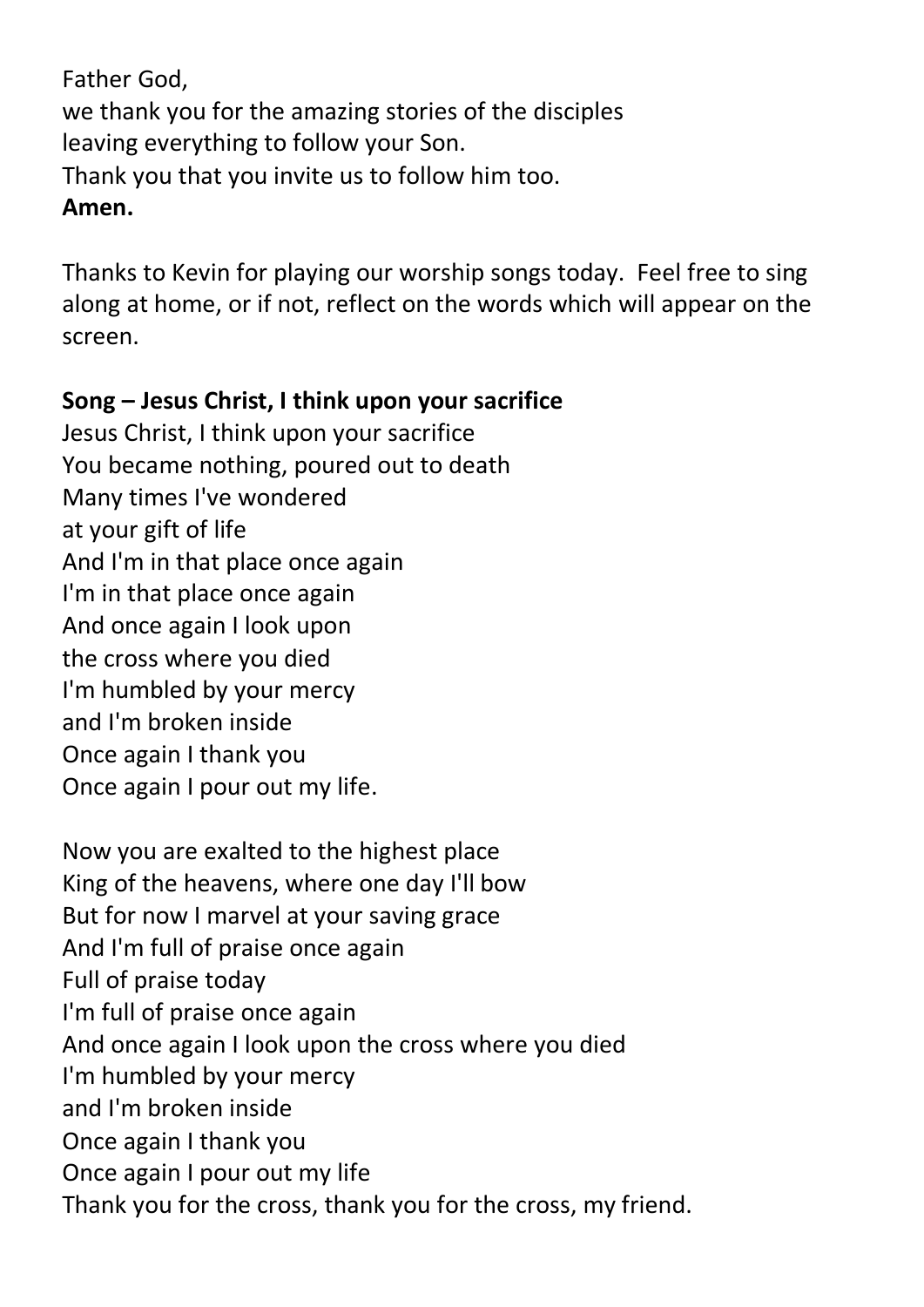Often we fail to hear God's voice, and even when we do, we choose to go our own way, and make wrong choices. Yet we have a God who is ready to hear us when we come to him again to ask his forgiveness. Let's do that now…

Come, let us return to the Lord and say:

The Lord Jesus calls people to follow him. Often even if we've said 'yes', we act as if we've said 'no'. Let's spend a moment in quiet thinking about the times we've said 'no' to God through our words and deeds.

Lord Jesus, you came proclaiming the good news of God, and endured the cross through love for us. Through your sacrifice, we are forgiven. May we share this good news – so that others will know your loving freedom in their lives. **Amen.**

The prayer for today, the 3<sup>rd</sup> Sunday of Epiphany...

God of all mercy, your Son proclaimed good news to the poor, release to the captives, and freedom to the oppressed: anoint us with your Holy Spirit and set all your people free to praise you in Christ our Lord. **Amen.**

Now Zoe is going to bring us our bible reading – Mark 1:1-14; then we hear from Rach what this reading might mean for us today

(vid)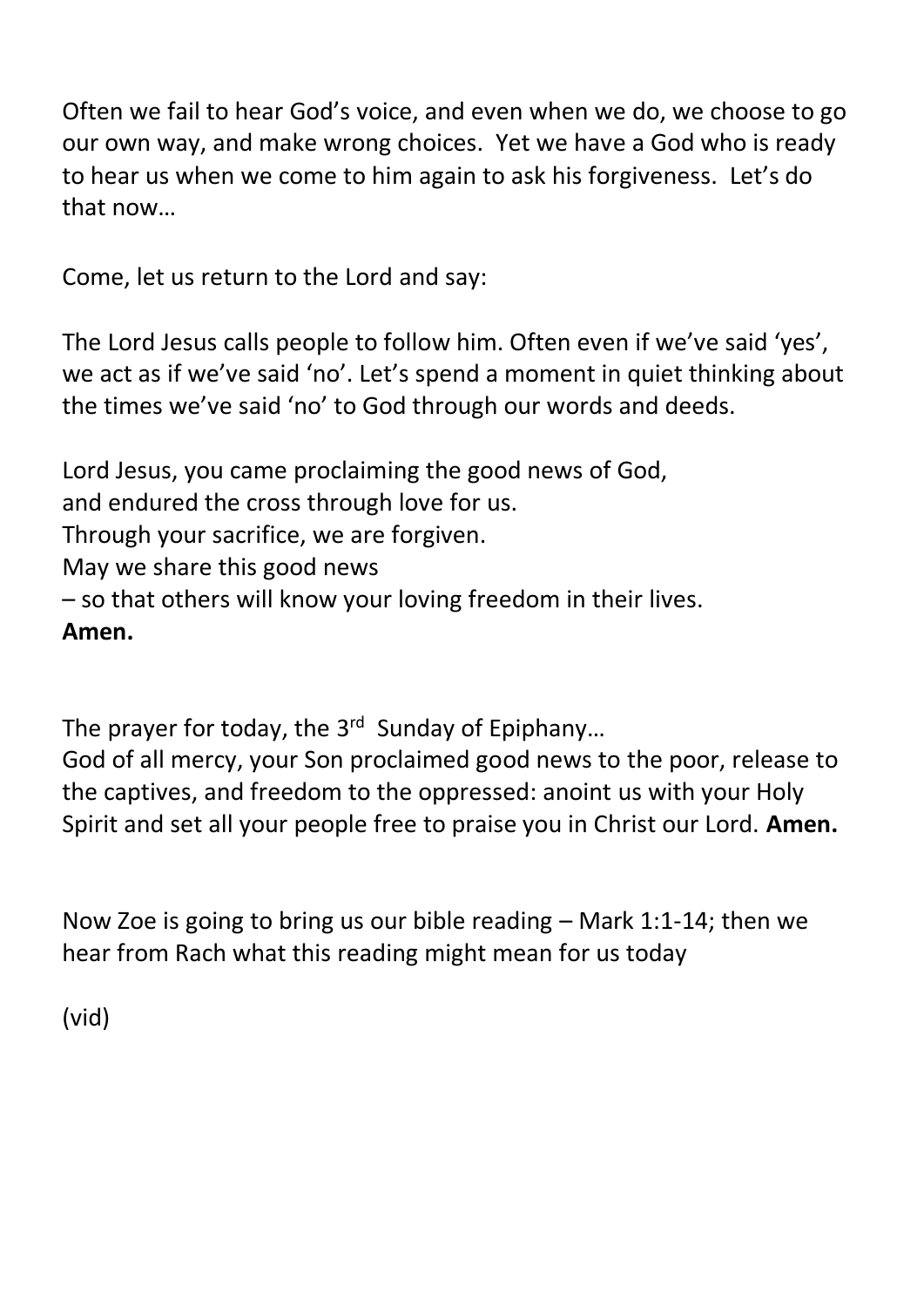Thanks Zoe and Rach – Lots for us to think about this week. As Rach said, you can ask questions and make comments on our facebook and youtube feeds, or why not join us Wednesday evening at 8pm for our homegroup via zoom?

# **The Creed**

Now let's declare our faith in God. **We believe in God the Father, from whom every family in heaven and on earth is named.**

**We believe in God the Son, who lives in our hearts through faith, and fills us with his love.**

**We believe in God the Holy Spirit, who strengthens us with power from on high.**

**We believe in one God; Father, Son and Holy Spirit. Amen.**

Now Kim and John lead us in our prayers of intercession:- (vid)

How might God be calling you to follow him – what might you need to leave behind, what gets in the way? Ask God to help you follow Jesus this week, the Jesus who gave his life for us. Here's a closing song again played by Kevin. (vid)

## **HYMN – servant king**

**From heaven you came, helpless babe, Entered our world, your glory veiled;**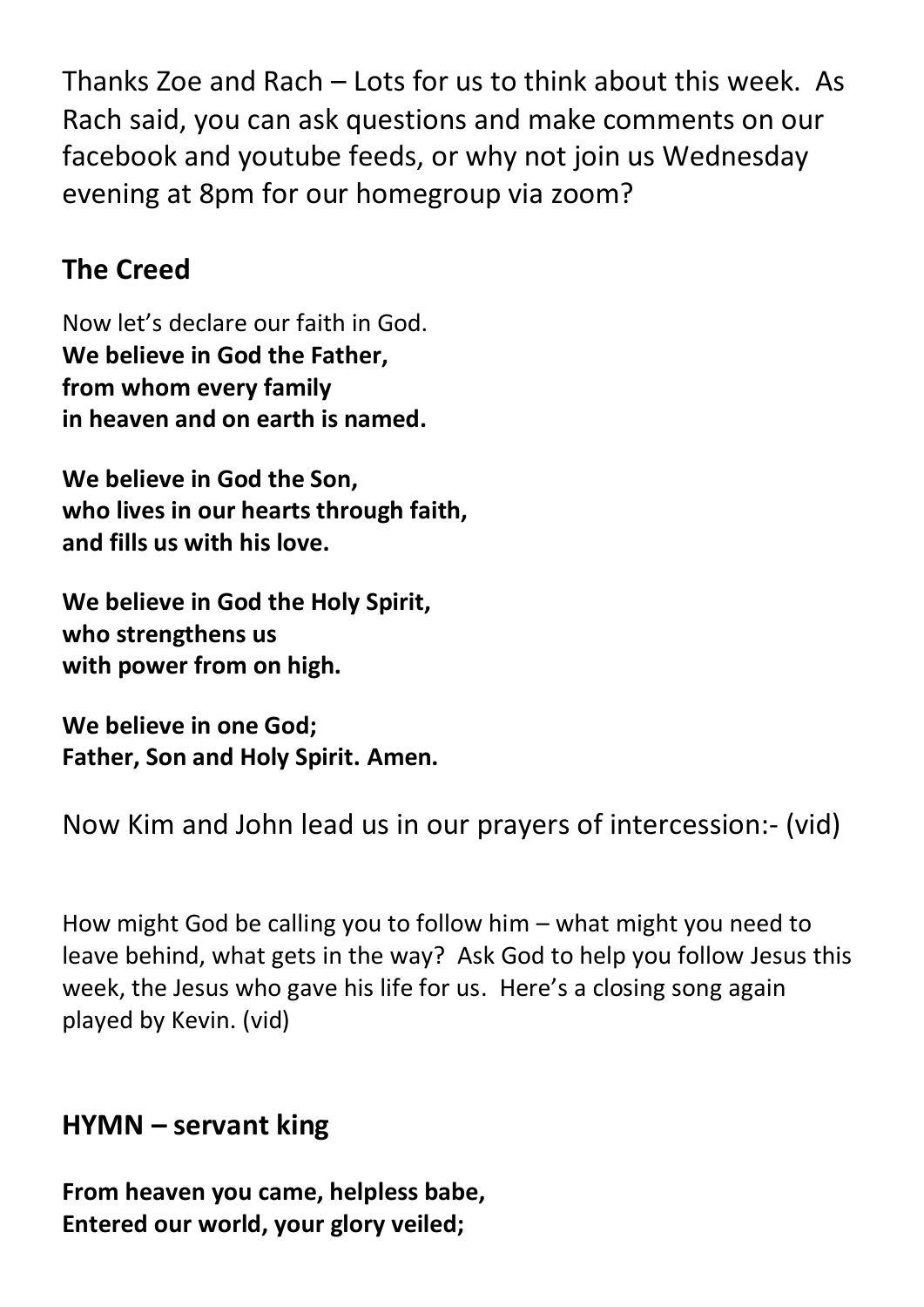**Not to be served but to serve, And give your life that we might live. This is our God, the Servant King, He calls us now to follow him, To bring our lives as a daily offering Of worship to the Servant King.**

**There in the garden of tears, My heavy load he chose to bear; His heart with sorrow was torn, 'Yet not my will but yours,' he said. This is our God, the Servant King, He calls us now to follow him, To bring our lives as a daily offering Of worship to the Servant King.**

**Come, see his hands and his feet, The scars that speak of sacrifice, Hands that flung stars into space To cruel nails surrendered. This is our God, the Servant King, He calls us now to follow him, To bring our lives as a daily offering Of worship to the Servant King.**

**So let us learn how to serve, And in our lives enthrone him; Each other's needs to prefer, For it is Christ we're serving. This is our God, the Servant King, He calls us now to follow him, To bring our lives as a daily offering Of worship to the Servant King.**